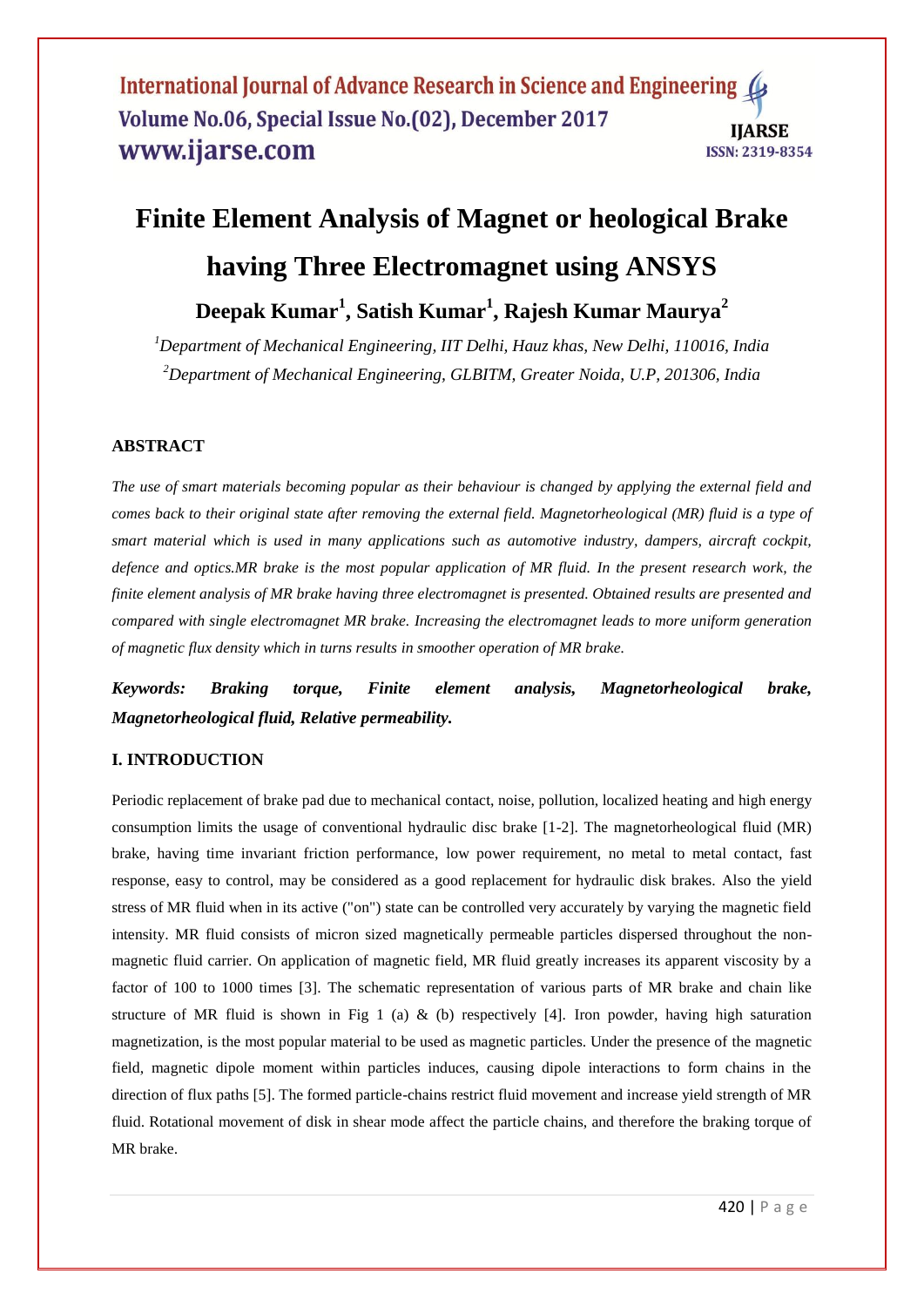#### International Journal of Advance Research in Science and Engineering ( Volume No.06, Special Issue No.(02), December 2017 **IIARSE** www.ijarse.com ISSN: 2319-8354

Sarkar et al. reported the finite element analysis of MR brake to understand the performance evaluation of MR brake on Ansys software [6]. In our previous study, finite element analysis of single disc MR brake having one magnetic coil was reported on Ansys software [5]. In the present study an APDL code has been made by increasing the number of electromagnet from one to three to investigate the effect of increased electromagnet on magnetic flux density. The magnetic flux density and torque is determined for a given current density at the disk.



**Fig 1.(a) MR brakerepresentation (b) Chain formation of iron particle on application of magentic field [4].**

# **II FINITE ELEMENT MODELLING OF MAGNETORHEOLOGICAL BRAKE HAVING THREE ELECTROMAGNET**

Finite element analysis of MR brake was carried out by considering a 2-Dimensional axi-symmetrical model. PLANE 13 element having four nodes was chosen a structural element for the analysis. Ansys provides the flexibility to set the unit by using EMUNIT command. Two dimensional axi-symmetric model of MR brake having three electromagnet is shown in Fig. 2. B-H curve to incorporate the magnetic saturation into analysis is shown in Fig 3. PLANE 13 element have provision to insert the B-H curve. Controlled meshing was done for the analysis to increase the accuracy of the results. The MR fluid having 18.5 % silicon oil, 80% Sigma Aldrich iron powder, 0.25% tetra-methyl ammonium hydroxide and 0.25% oleic acid was used in the present study [7].Disc material affects the magnetic flux density and which in turns affects the overall performance of the MR brake [5]. Pure iron with 99.99% purity was taken as disc material as the relative permeability of iron is very high about 5000. Minimum flux lines should pass through shaft and housing to minimize the power loss. Therefore, non-magnetic material as stainless steel was chosen for housing and shaft having relative permeability value about 100. Non-magnetic nitrile rubber seals were used to prevent the leakage of MR fluid. It was assumed that there was no leakage from housing to the environment, therefore flux parallel to the housing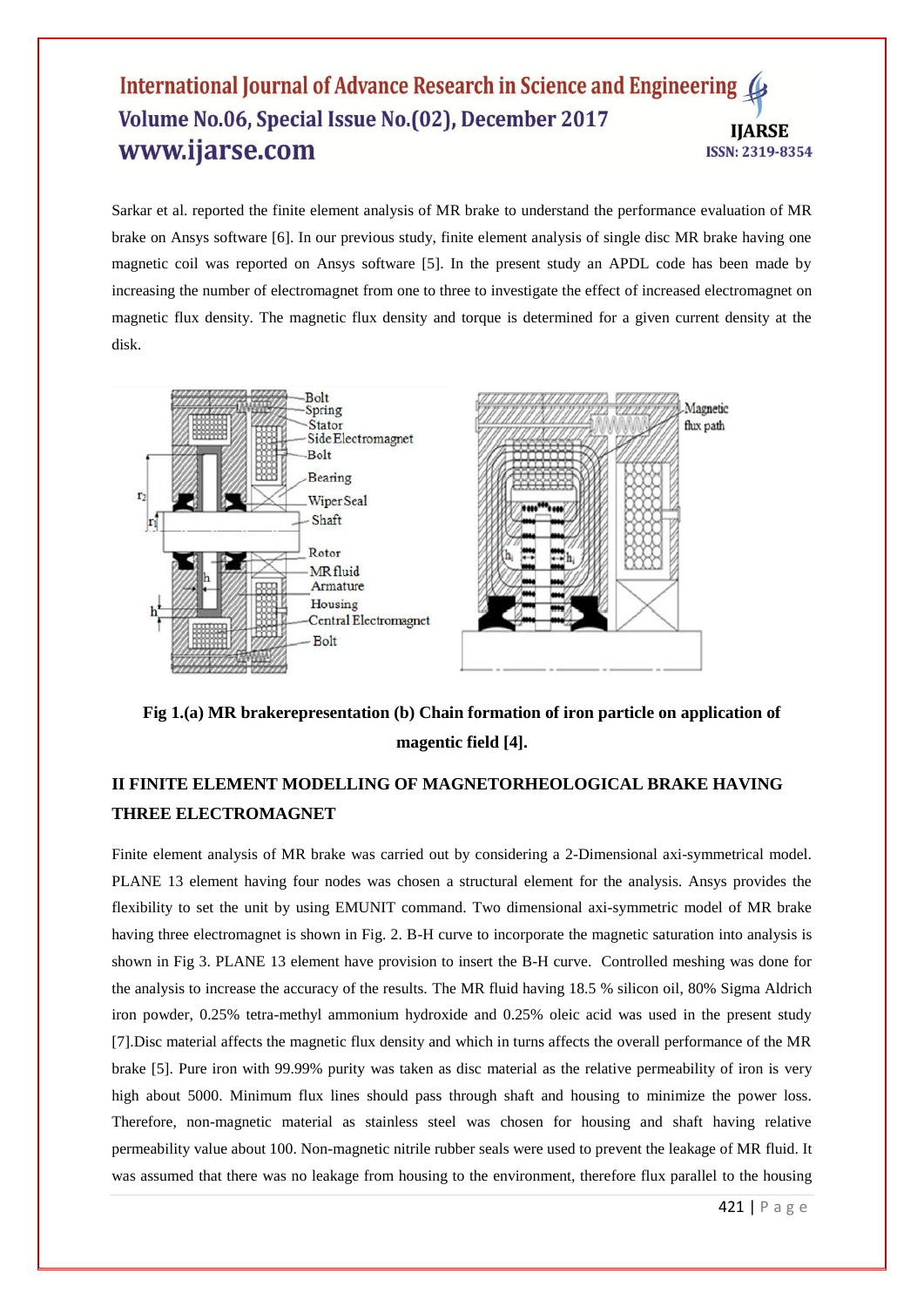#### International Journal of Advance Research in Science and Engineering 4 Volume No.06, Special Issue No.(02), December 2017 **IIARSE** www.ijarse.com ISSN: 2319-8354

was made zero. It was observed that MR fluid was gets saturated after 2.8 ampwhich results insaturation of retarding torque value. Therefore maximum input current of 2.8 amp was supplied to each electromagnet. Increasing the coil area, also increased the size of the MR brake. Therefore in order to make MR brake compact, small electromagnet having  $0.017 \text{ m}^2$  cross section area and 1000 number of turns of copper AG25 wire was taken for the analysis. The free space permeability value was taken as  $\mu_0$  = 4 $\Pi \times 10^{-7}$  H/m. The input to the MR brake electromagnet was provided in terms of current density which includes the number of turns, supply current and cross sectional area of the coil. MAGSOLV command was used to get the final solution. Convergence criteria was set as 0.014 to get the final solution. Torque developed by MR brake is dependent upon several factors such as current, inner and outer radius of the disc, relative permeability of various parts of disc brake, kinematic viscosity of MR fluid, gap of MR fluid, rotational speed of the disc and brake actuating force. It was expected that by increasing the number of electromagnet, torque value should also increase.







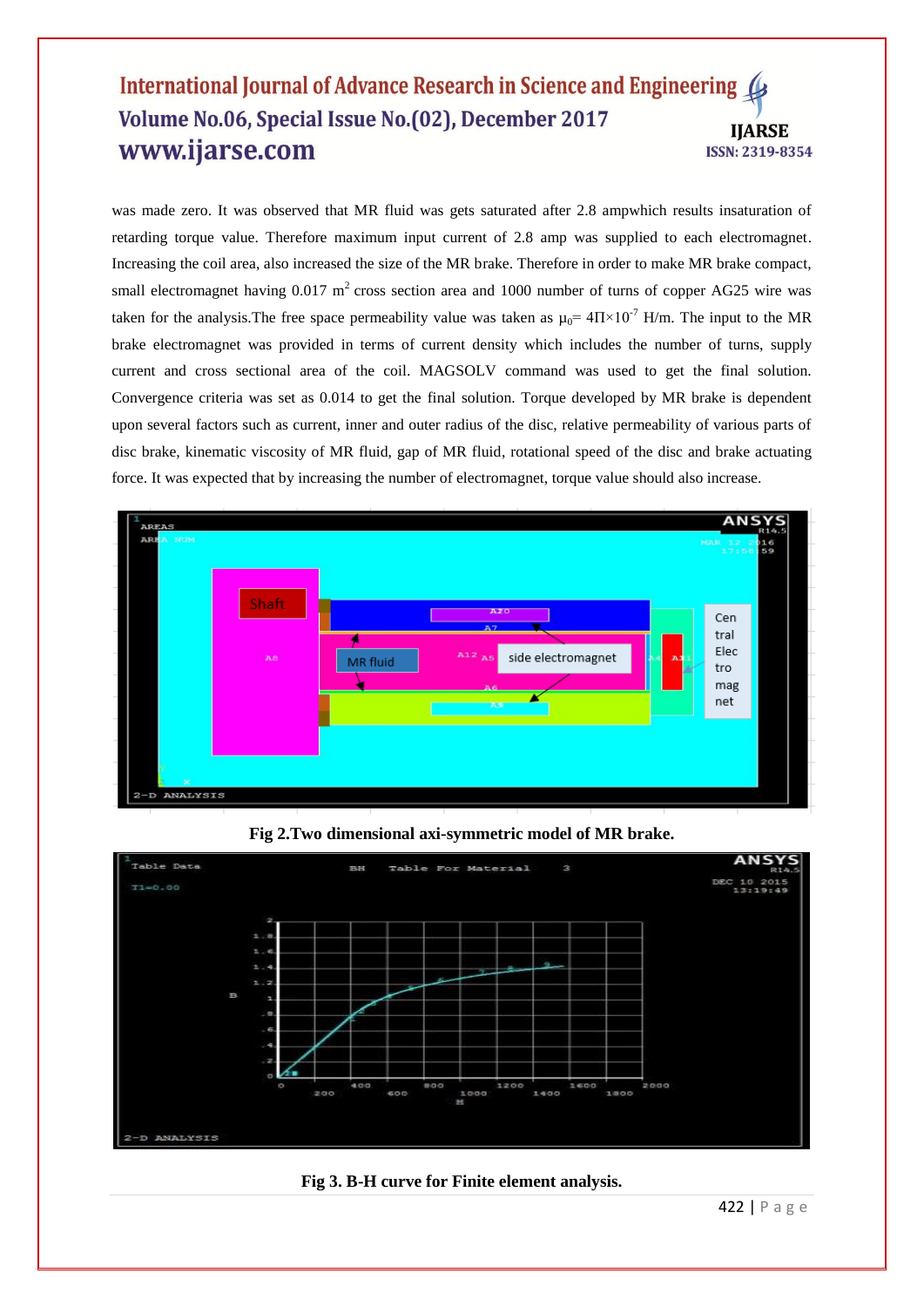#### International Journal of Advance Research in Science and Engineering 4 Volume No.06, Special Issue No.(02), December 2017 **IIARSE** www.ijarse.com **ISSN: 2319-8354**

#### **III RESULTS AND DISCUSSIONS**

Fig. 4 shows the passage of flux lines through various parts of MR brake. By default, Ansys uses the flux to be normal to all exterior faces.It is observed that by having side electromagnet along with the central electromagnet, flux lines also passes through the shaft which can degrades the performance of MR brake. However more flux lines also passes through the disc of MR brake which can accommodate the decreases performance of the MR brake. Fig. 5&6 shows the magnetic flux density distribution by vector plot and nodal solution respectively. The maximum value of magnetic flux density of 3.44284 and 3.29284 Tesla is observed. The obtained values in the analysis is higher than the previous reported values [5]. An APDL code is developed to get the analysis easier and faster. The torque is dependent upon the supplied current as shown in Fig. 7. From the torque curve, it is observed that after saturation of MR fluid (at 2.8 amp current), there is no further increase in torque value. However the torque produced in the present analysis by having three electromagnet is much higher than the single electromagnet brake. Therefore performance of MR brake is increased by the increasing the electromagnet of the MR brake.



#### **Fig 4. Two-Dimensional Flux lines**



#### **Fig 5. Magnetic flux density by vector solution.**

423 | P a g e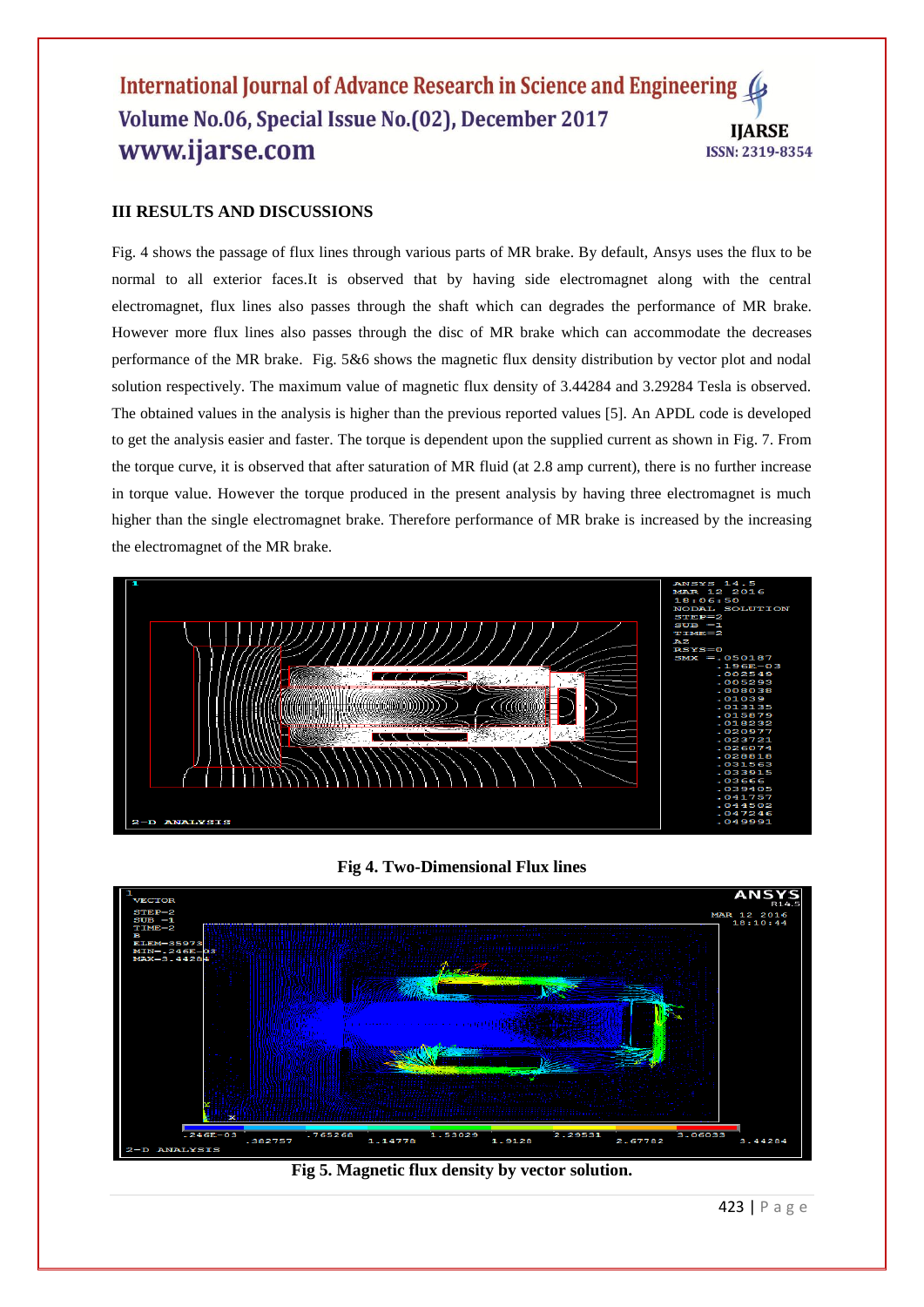International Journal of Advance Research in Science and Engineering Volume No.06, Special Issue No.(02), December 2017 **IIARSE** www.ijarse.com ISSN: 2319-8354



**Fig 6. Magnetic flux density by nodal plot.**





#### **IV CONCLUSION**

Finite element analysis of MR brake is helpful to understand the performance characteristics of MR brake. Higher magnetic flux density near the periphery of MR brake disc is observed. Incorporating the B-H curve into analysis leads to more uniform generation of magnetic flux density. Non-magnetic nitrile rubber seals prevents the leakage of MR fluid. By increasing the electromagnet from one to three, magnetic flux density is also increasing which can be used in higher braking torque application in automotive sectors. The torque developed by MR brake having three electromagnet is much higher than the conventional disc brake.